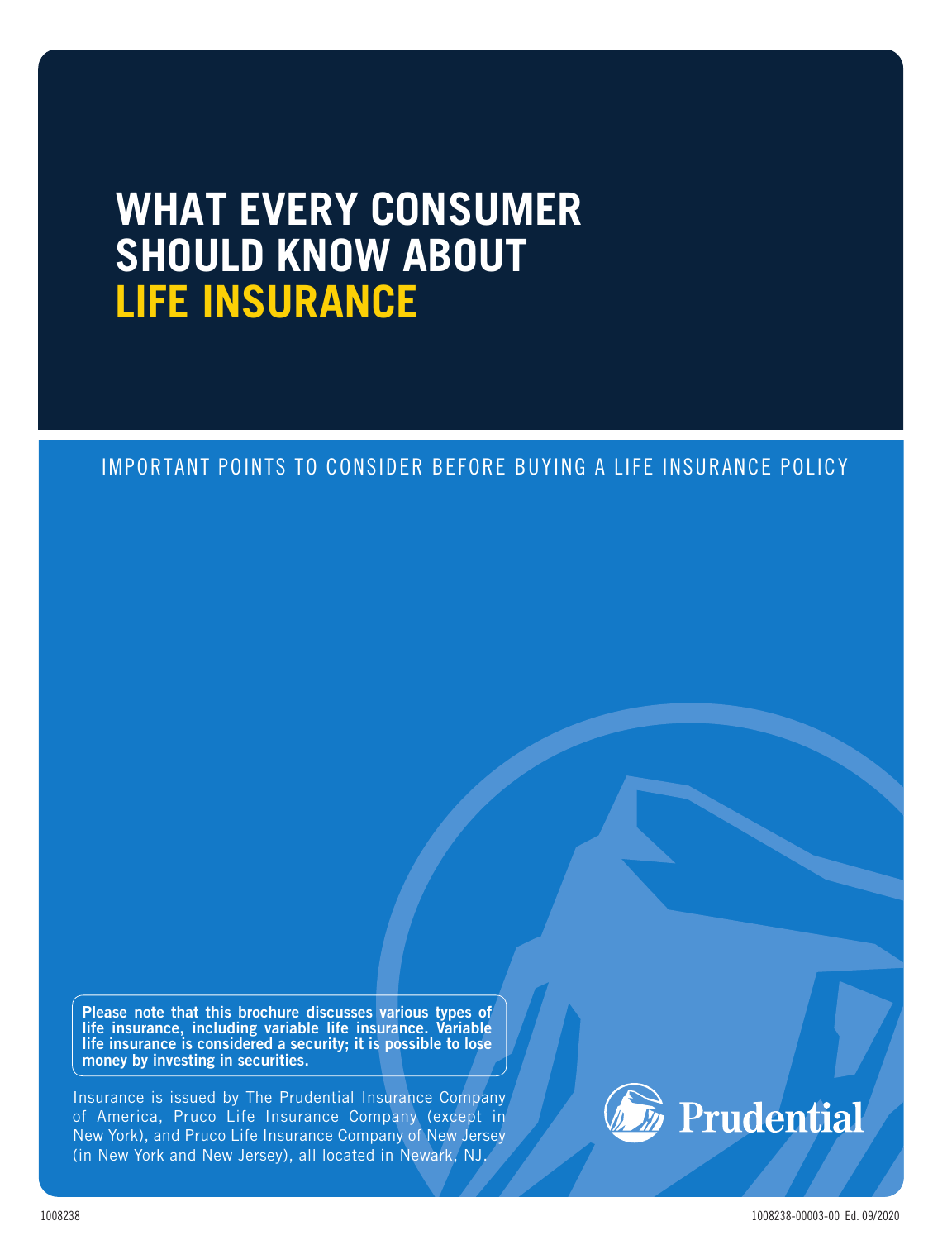# **TABLE OF CONTENTS**

| HOW DOES AN "ADJUSTABLE GUARANTEE AGAINST LAPSE" OR "NO-LAPSE GUARANTEE" WORK? 4                                                                                                                                                       |
|----------------------------------------------------------------------------------------------------------------------------------------------------------------------------------------------------------------------------------------|
|                                                                                                                                                                                                                                        |
|                                                                                                                                                                                                                                        |
| Do I Need Individual Life Insurance if I Have Group Life Insurance?  5<br>If I Already Own Life Insurance, Should I Purchase Life Insurance on My Spouse?. 6<br>What Do I Need to Know About Stranger-Owned Life Insurance (STOLI)?  6 |
| WHAT SHOULD I KNOW BEFORE REPLACING ONE LIFE INSURANCE POLICY WITH ANOTHER? 7 - 8                                                                                                                                                      |
|                                                                                                                                                                                                                                        |
| If I Purchase a Variable Life Insurance Policy, How Can I Check Out the Sales Professional? 9                                                                                                                                          |
|                                                                                                                                                                                                                                        |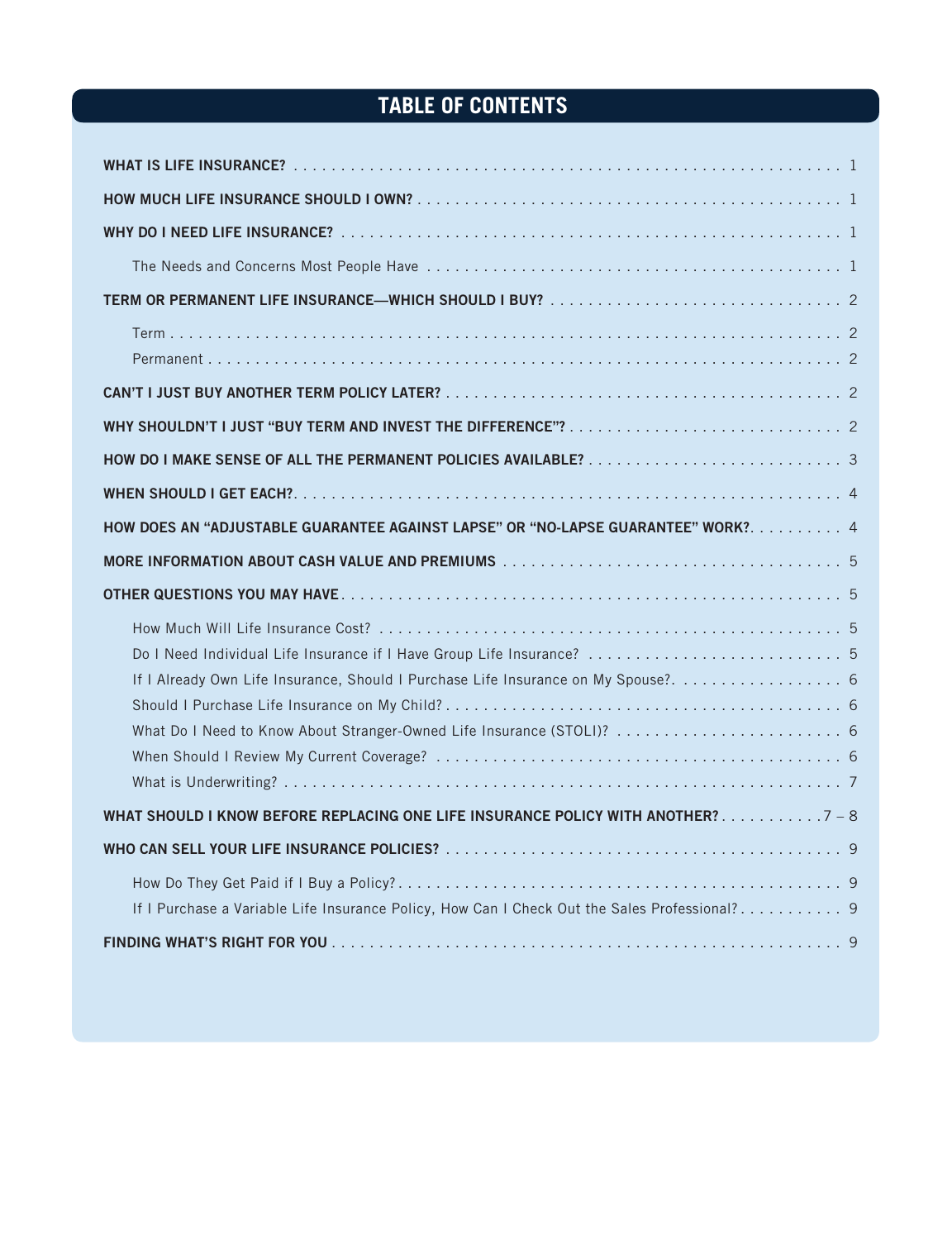The Prudential Insurance Company of America and its affiliates (Prudential) are committed to providing information to our customers to help them select the right life insurance policy for their needs. Your financial professional can help you tailor your insurance program to help meet your individual goals based upon your financial status, objectives, and risk tolerance. We encourage you to consider and discuss your general insurance needs, the costs and expenses of life insurance, and the features and benefits of the many products we offer with your financial professional.

#### <span id="page-2-0"></span>**WHAT IS LIFE INSURANCE?**

It's often said that life insurance is not for those who die—it's for those who live. And it is. If you die while you have life insurance in place, the people you've chosen (your beneficiaries) will receive a sum of money (the death benefit) from your life insurance policy. They can use this money for anything, but its main purpose is usually to help make up for the loss of your income.

#### <span id="page-2-1"></span>**HOW MUCH LIFE INSURANCE SHOULD I OWN?**

There's no single right answer. Some people select a coverage amount that is equal to 6 to 10 times their annual gross salary; others opt for 2 times their annual gross salary. Coverage amounts are individual and certainly not "one size fits all." To get a more accurate view, it's best to meet with a financial professional and complete a personal needs analysis.

# <span id="page-2-2"></span>**WHY DO I NEED LIFE INSURANCE?**

Life insurance can help protect your family or business from financial loss if you should die while you have obligations. The death benefit proceeds, which your beneficiary receives generally free of federal income tax (IRC §101(a)), can replace some of the money you would have earned and can help with needs such as these on the right:

#### **The needs most people have**



#### <span id="page-2-3"></span>Daily Living Expenses

Help maintain your family's lifestyle by replacing your current income. The death benefit proceeds can help keep the fridge filled, the lights on, and the car payments made on time.



#### Home

Help protect your family's home by enabling them to pay off the mortgage. This can help them stay where they're comfortable and in a place filled with warm memories.



#### **Education**

Help safeguard your child's future by keeping the college fund intact, helping to ensure that money for your children's education will be there, even if you're not.

#### Last Expenses

Help provide funds to pay estate taxes and other final expenses, such as funeral costs and outstanding medical bills, to help ensure that financial difficulties won't be among your family's sorrows.



#### Retirement

Help ensure a solid retirement for your spouse or partner if you're not there.

#### **If you own a business**



Business Continuation Help keep your business in the family according to your intentions by helping your family buy out or maintain your business.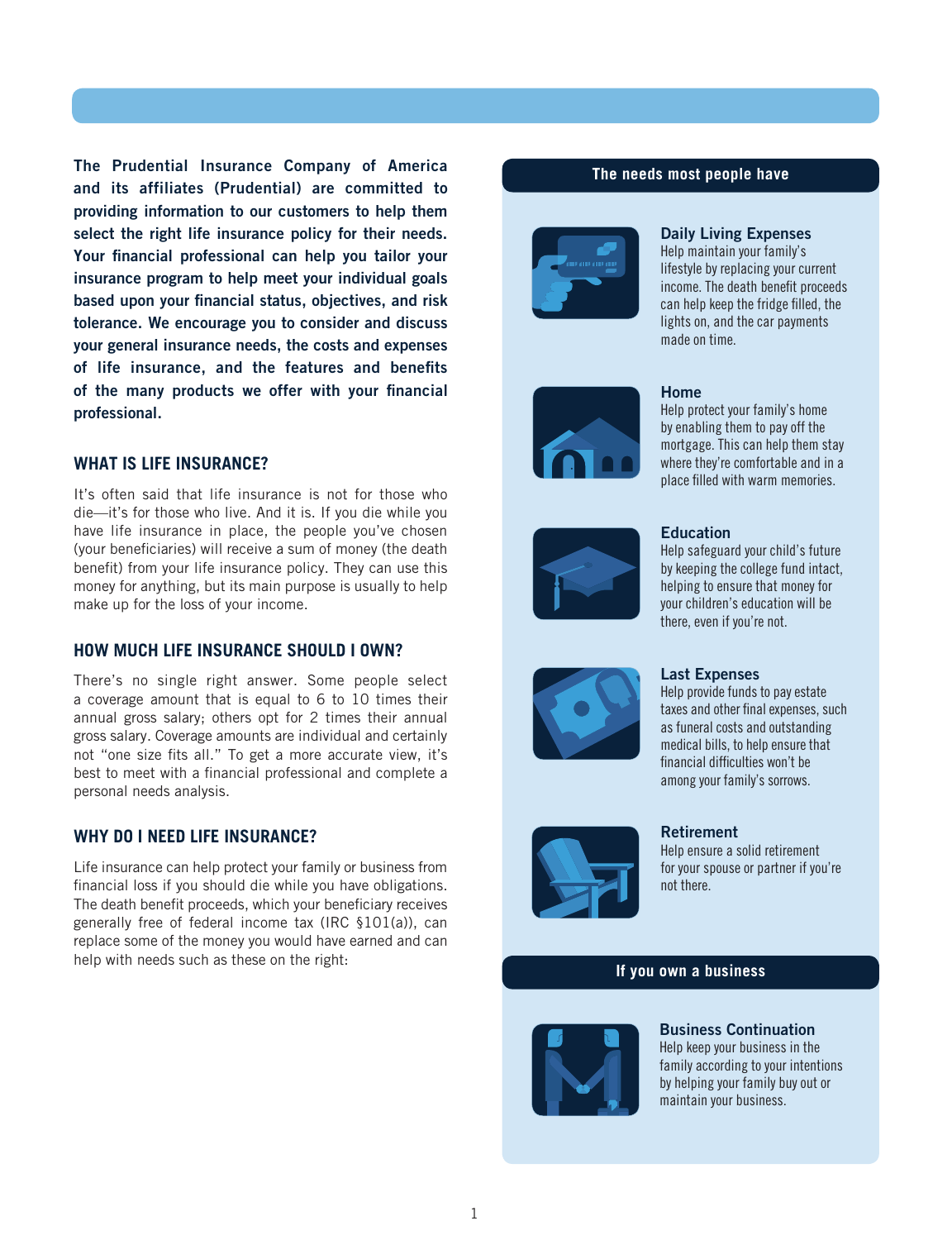# <span id="page-3-0"></span>**TERM OR PERMANENT LIFE INSURANCE— WHICH SHOULD I BUY?**

For most people, the question should not be about which *one* to choose. Because the two types of life insurance are designed to help meet different types of needs, a combination of the two is appropriate for many people.

<span id="page-3-1"></span>Term insurance usually provides the largest amount of insurance protection at the lowest initial cost. For this reason, it's the type most people start out with. Because term policies end at a specific point—the end of the term —they are best for providing protection for large needs with specific end points. For example, the parent of a young child may choose a 20-year term policy to provide protection until the child is over 18 and, perhaps, on his or her own.

Other typical periods you might choose term insurance to cover include the time:

- $\triangleright$  remaining on your mortgage obligation.
- you plan to continue to work and have others relying on your income.
- **F** remaining on an outstanding business or other loan.

<span id="page-3-2"></span>Permanent insurance is designed to last as long as you live and typically makes a good supplement to term insurance. You will likely still want insurance after your term coverage ends, either for life-long or unplanned needs, or for needs with an unpredictable or extended end date. Good reasons to have permanent insurance include helping to take care of:

- $\blacktriangleright$  the costs associated with your death (often called "last expenses"), such as funeral or memorial costs, outstanding medical bills, and estate taxes.
- someone who becomes or may still be dependent on you (either financially or for care, or both), such as children who are not yet independent or who have special needs.
- a once-temporary need that you have extended for example, a refinanced (and possibly extended) mortgage, a home equity loan, a delayed retirement date (meaning extended income-earning years), or a new business.
- someone, such as a parent, who has developed a condition and who now requires your care.
- ▶ your grandchildren.
- ▶ your "second" family from a remarriage.

#### **CAN'T I JUST BUY ANOTHER TERM POLICY LATER?**

For most people, buying a series of term policies throughout their lives as their situation changes is not the best strategy. Life insurance usually gets more and more expensive as you age. So, once you pass a certain age, the cost can become prohibitive. Also, if you develop a health condition that increases the amount you have to pay for life insurance or makes you unable to qualify to buy life insurance (uninsurable), you would risk not having life insurance. For these reasons, a permanent policy can help to protect or "lock in" your ability to qualify for life insurance (insurability).

# **WHY SHOULDN'T I JUST "BUY TERM AND INVEST THE DIFFERENCE"?**

You may have heard the statement "Buy term and invest the difference." In this scenario, the difference between the permanent life insurance premium and the traditional term life insurance premium is invested in a mutual fund, annuity, stocks, bonds, or other investment vehicle. The idea is that investing the difference would replace or exceed the cash value accumulation of permanent life insurance.

If you are deciding if this strategy is right for you, you need to consider what best suits your personal objectives and circumstances. For example:

- ▶ You may not have the discipline to actually invest the difference.
- ▶ You need the discipline not only to invest the difference, but also to invest early while the difference between the amount of your term insurance premium and the amount of the premium for your permanent insurance is the greatest. You need to make up early for the dramatic increase in the cost of term insurance at later ages.
- If you need to renew or reapply for your term policy, the cost may become prohibitive as you get older or if you develop health problems.
- $\blacktriangleright$  If health problems occur, you could become uninsurable and not even be able to purchase term insurance when it comes time to renew.
- ▶ The investment you choose may not perform as hoped for. (This can also happen with variable life insurance.)

Carefully weigh knowledge about your habits and selfdiscipline along with the benefits, risks, product features, and any current or future charges associated with any insurance and/or investment product before making a decision about how to address your particular needs.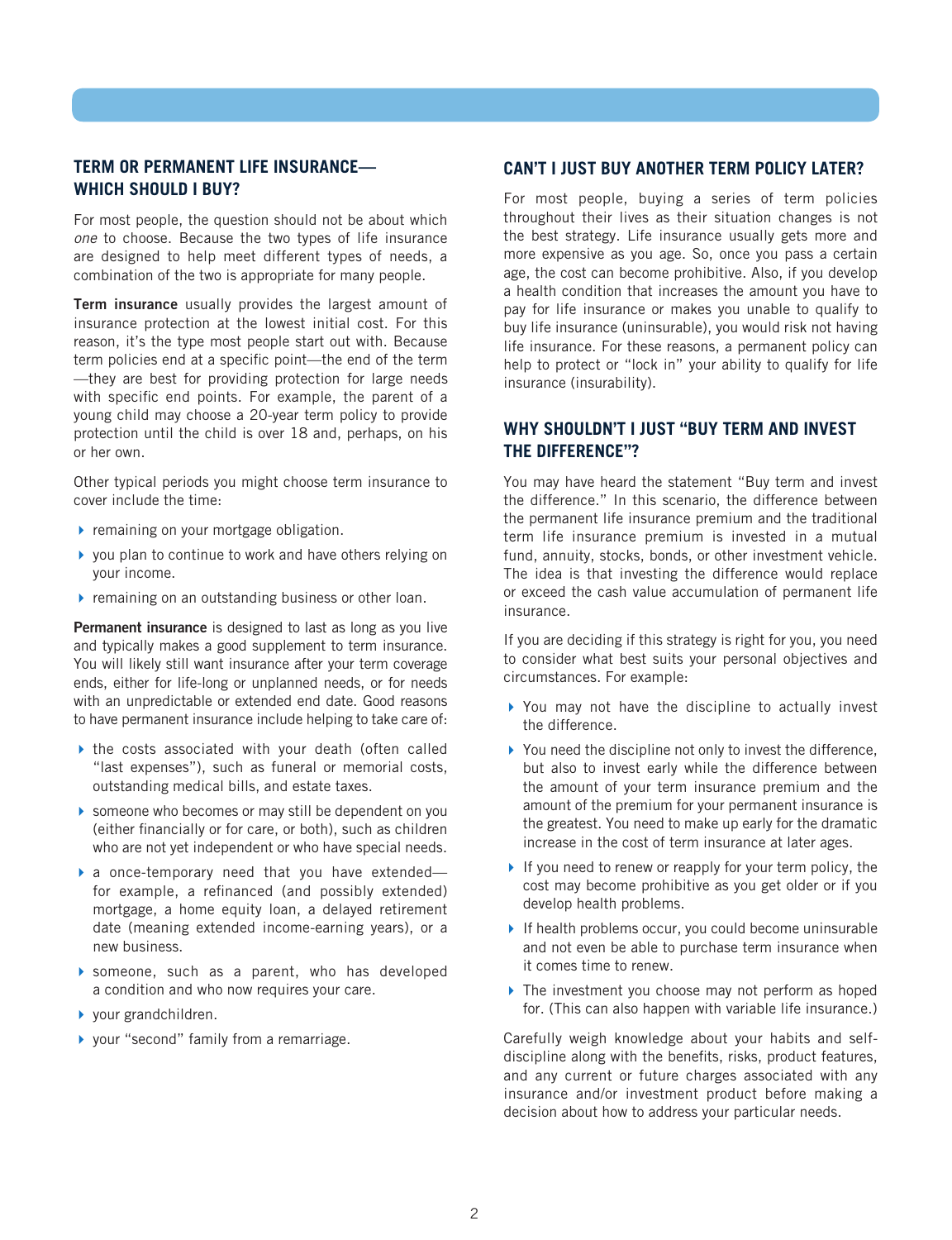# <span id="page-4-0"></span>**OW DO I MAKE SENSE OF ALL THE PERMANENT POLICIES AVAILABLE?**

It's true—there are many types of permanent insurance policies. They all can provide life insurance protection for your lifetime and typically have some ability to build cash value. This is why they are often called "cash value life insurance." How they build this cash value and how great their potential is for the amount they can build are key differences among them. Plus, some permanent policies allow two people to be covered under one policy—these are called *survivorship* or *second-to-die* policies. (Please see our section on "More Information About Cash Value and Premiums" to learn more about using a policy's cash value.)

#### **Here is a snapshot of the types of permanent, or cash value, policies:**

#### ▶ Whole Life

This is the tried-and-true permanent life insurance that most people think of when they hear "permanent insurance."

If you pay your premiums on time, your coverage will stay in force, and your policy will build cash value.

This is a great type of policy if your goal is to buy it and tuck it away in a drawer until it's needed by your beneficiary. This type also generally has the highest premiums.

#### Universal Life (UL)

This type of policy can be a good match if you would like to earn interest within the policy while getting more flexibility than a traditional whole life policy allows.

You can choose your premium payment schedule and you may have the potential to earn more cash value.

Most UL policies earn a minimum interest rate, giving you some security about the earnings. You can usually borrow or take withdrawals from the cash value that accumulates in your policy.

#### One type of Universal Life policy is Indexed Universal Life, or IUL.

Unlike other universal life products, which credit interest based on rates declared in advance by the insurance company, IUL can credit interest based on the performance of independent financial indices. The most popular indices used for IUL are stock indices calculated without dividends. It is important to understand that the money in an IUL policy is not directly invested in any of the indices.

Policyowners may decide how much of the policy cash value is allocated to the index feature and how much is allocated to a fixed-interest option. Cash value allocated to the index is usually credited with interest based on the change in the index value from one year to the next ("Annual Point to Point"). Each index option includes a maximum ("cap") and minimum ("floor") rate that protect consumers from loss but limit upside growth. Generally, these factors are subject to change by the insurance company, though they will never be reduced below a contractual minimum.

#### Variable Universal Life (VUL)

This type of policy gives you the flexibility of a universal life policy but adds an investment element.

With a VUL policy, you are in charge of how the part of your premium payments not needed for your actual costs and charges (net premiums) are invested. You have a choice of investment options (also called subaccounts), and you can decide how much of your net premiums should be allocated to each of the options you select. The subaccounts can invest in stocks, bonds, and other funds.

Since the cash value of your policy may be tied to the financial market, this type of policy has the potential for returns higher than a universal life policy's, but it can also lose value if the investment results are poor.

This is a good policy for people who like the investment element, can fund the policy properly, and have some time (typically years) to allow it to potentially build cash value.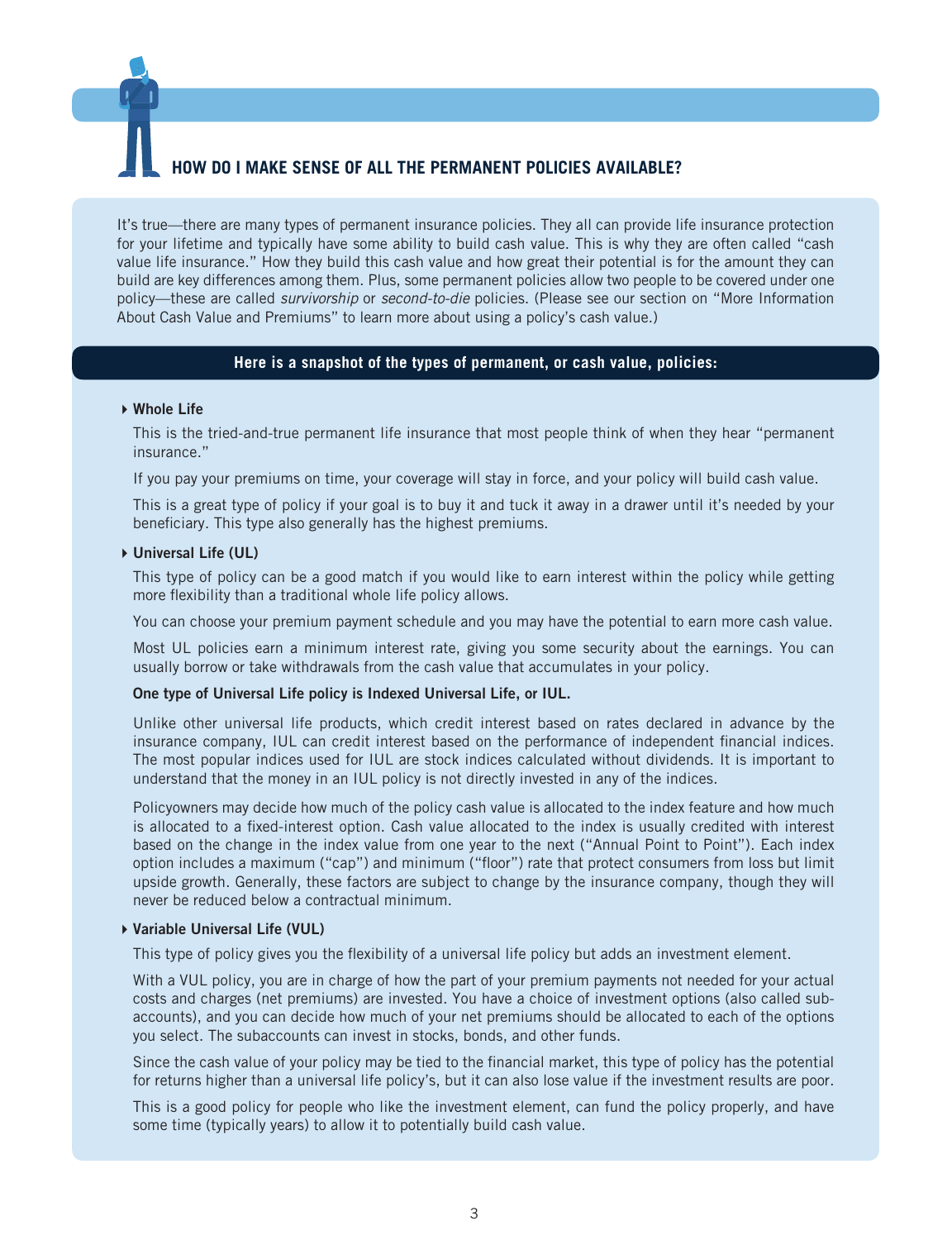#### Survivorship, or Second-to-Die

This is one policy designed to cover two people. It pays the death benefit once both of the insured people have died and is often less expensive than two separate policies.

It is often used in estate conservation strategies, especially in conjunction with an Irrevocable Life Insurance Trust (ILIT), as a way to offset estate taxes; this can help preserve a wealthy couple's estate so it can be passed on to the next generation or to a charitable organization. Survivorship policies are often recommended if one person would otherwise not be able to qualify for life insurance.

Whole, universal, and variable universal life policies come in survivorship versions.

#### <span id="page-5-0"></span>**WHEN SHOULD I GET EACH?**

This question can best be answered by your age, life-stage, and budget. Since the cost of insurance increases as you get older and/or develop health issues, it's usually wise to buy any life insurance while you're younger and in good health. Generally speaking, term is likely to be the first type of life insurance people buy when they're first starting out—when they get married, buy a house, are earning an income, and have children. Especially if you have budget concerns and a lot to protect, term can often be the more economical short-range choice. And it's a good way to get some insurance protection in place now!

As you move through life, earning more and having more responsibilities and more dependents—children, a partner, or parents who rely on your income—you might need permanent insurance. Different types of term policies become available every few years and now even include one that refunds your premiums if you live beyond a certain timeframe. This particular type of policy, *a return of premium term* policy, can be helpful for specific needs because your premiums may be returned just when you need to pay for a child's wedding or other event, or when you'd like extra money to start off your retirement. Keep in mind that this is still term insurance and it will end. Also remember that conditions and restrictions generally apply.

Then, to help ensure you have life insurance protection for your lifetime, and depending on your preferences and budget, you can choose from several types of permanent insurance.

# **HOW DOES AN ADJUSTABLE "GUARANTEE AGAINST LAPSE," OR "NO-LAPSE GUARANTEE," WORK?**

A guarantee against lapse ensures that your death benefit is secure regardless of changes in the policy's interest-crediting rates or rate of return, charges, or cash value. You can control how long this guarantee is in effect, whether it's for a few years or a lifetime. When you purchase a policy with this feature, you'll be told the minimum premium amount you need to pay to keep this guarantee in effect. Generally, the greater your premium payments, the longer the guarantee will last. All guarantees are based on the issuing company's ability to pay claims and do not apply to any underlying investment options. The length of the guarantee period may also change depending on:

- $\blacktriangleright$  the dollar amount of the premiums you pay.
- $\blacktriangleright$  how timely your premium payments are received.
- when and how often you pay premiums.
- $\triangleright$  whether you take any policy loans or withdrawals.

Changing any of these factors could reduce the length of the guarantee or even end it. If this happens and the policy values are not high enough to support the policy, the policy could lapse. If the policy lapses within the first few years, you may have to pay surrender charges. If you've taken loans or withdrawals, taxes may also be due, depending on how much you borrowed or withdrew. If the policy lapses and is reinstated, it may be reinstated without the guarantee against lapse being in force.

If you pay only the amount needed to secure a guarantee that is less than a lifetime guarantee, you may need to pay additional premiums once the guarantee period ends to keep the policy in effect. Also, by paying only the premium required for the No-Lapse Guarantee, you may be forgoing the potential to build tax-deferred cash value.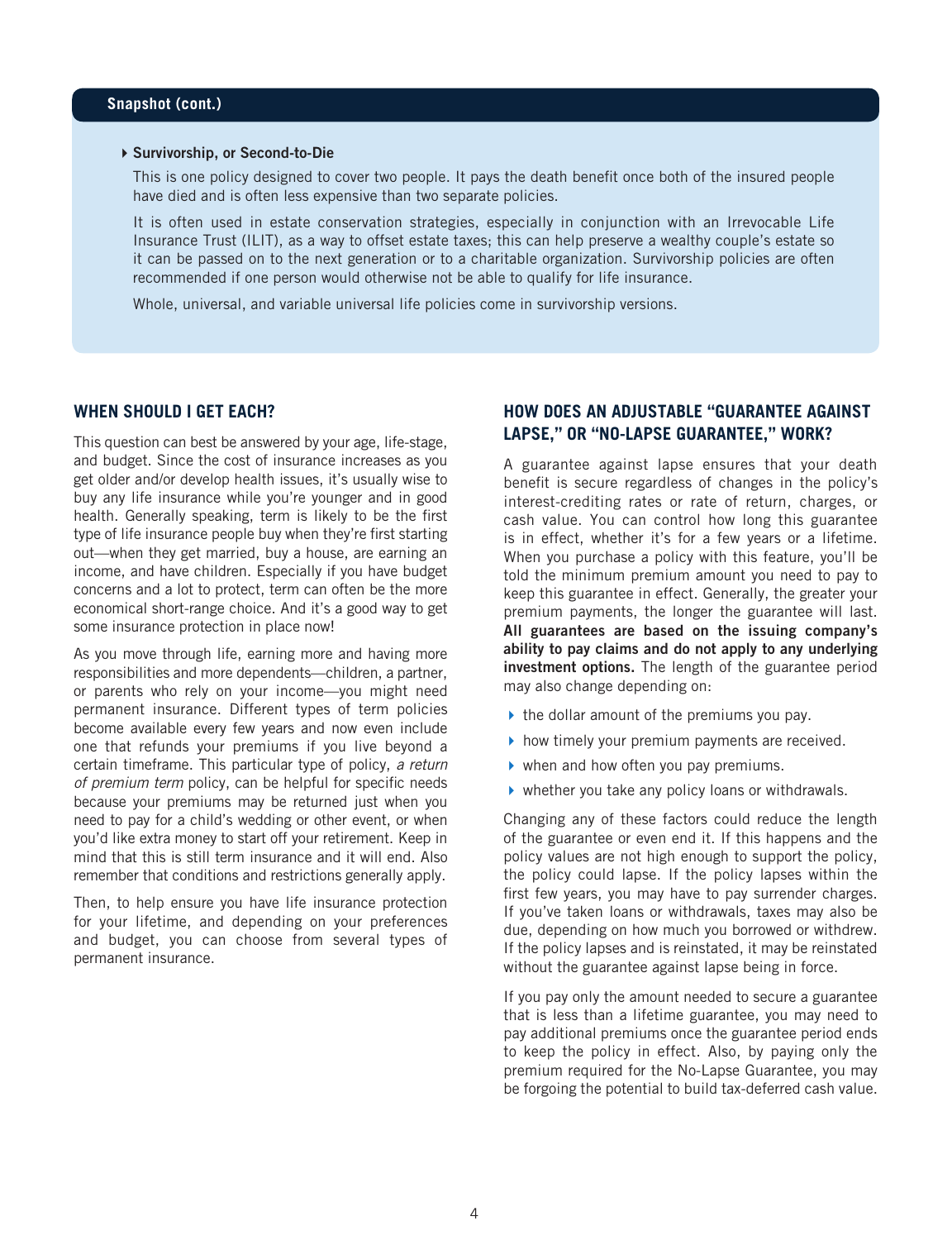#### <span id="page-6-0"></span>**MORE INFORMATION ABOUT CASH VALUE AND PREMIUMS**

We've said permanent policies can build cash value. You can usually access this cash value by taking withdrawals or policy loans. Being able to tap into this money can be part of your strategy and among the reasons for buying a particular policy. Or, having this money available can help you out of an unexpected bind. Either way, taking the money out can be quite helpful; at the same time, it will have some effect on the rest of your policy and might even have tax consequences. If you have a guarantee on your policy, it could also affect that guarantee.

The cash value your policy builds will not be taxed until you take it out of the policy. Loans are generally not taxable when you take them. However, if you cancel the policy or let it lapse, any loan that you have not yet paid back could be taxable if the outstanding balance is more than what you have paid into the policy (also referred to as your *cost basis*). Withdrawals generally are first a return of cost basis, with subsequent amounts being taxable to you. If you do take some money out, you will thereby reduce the cash value and possibly also the death benefit that will be paid to your beneficiary. It might also become necessary for you to pay more into the policy than you originally expected to and could trigger taxes.

While taking a loan or withdrawal may be helpful, before you do so it is important to consider the potential tax consequences and impact on the other valuable policy benefits. It is a good idea to speak with your tax advisor.

Note that if your cash contribution exceeds certain limits and your contract becomes a Modified Endowment Contract (MEC), as determined by the IRS, different tax rules and, in some cases, penalties apply to distributions such as loans and withdrawals (including distributions made in the two years before the policy becomes a MEC). A MEC can result from paying more than a certain amount in premium payments or from reducing coverage.

## <span id="page-6-1"></span>**OTHER QUESTIONS YOU MAY HAVE**

#### <span id="page-6-2"></span>How Much Will Life Insurance Cost?

The right life insurance policy is one that provides the coverage you need at a price you can afford. With a variety of policies to choose from, you can find one or a combination of policies to help meet your protection needs and fit your budget. A financial professional will be glad to review your options. [If you'd like a quote, go to [www.](http://www.prudential.com) [prudential.com](http://www.prudential.com) and click on "Get a Life Insurance Quote."]

Depending on the policy and the company issuing your policy, you could have premium payment options. For policies that are not flexible-premium policies, selecting a payment option other than *annual* typically results in a higher yearly premium amount, thus adding to your costs. This is because the company has to cover the added administrative cost of collecting additional premium payments and does not have the use of the entire premium amount at the beginning of the policy year.

If your policy has **flexible premium payments**, there are no scheduled premium due dates. To manage this, you can ask to be billed annually, semi-annually, or quarterly for the amount you select. When you receive a premium notice, you are not required to pay this amount, but you'll want to be sure you can "afford" to skip payments meaning, you'll want to be sure your policy has enough value within it to stay in force.

#### <span id="page-6-3"></span>**Do I Need Individual Life Insurance if I Have Group Life Insurance?**

Probably. Participating in your group life insurance is a good idea because you may be able to receive life insurance at a lower, group rate. If your group coverage is convertible—meaning, when you leave the company you can convert it to an individual policy without evidence of insurability—the individual policy you convert to will generally have relatively high premium costs compared with other policies. If your group coverage ends, you could apply for a new policy, especially if you are healthy. Otherwise, you may not qualify or may have to pay higher premiums depending on your age and health status. Group life insurance may also not provide an adequate amount of death benefit to meet all of your needs.

Consider supplementing your group policy with individual life insurance coverage. An individual life insurance policy is one that you own—it is not tied to your employer and you won't have to worry about your premiums rising every year. With an individual life insurance policy, you won't need to wonder whether you still qualify every year, or if you will lose your life insurance if you change jobs or get laid off. It's insurance coverage that stays with you. To get an accurate estimate for your situation, it's best to meet with a financial professional and complete a personal needs analysis.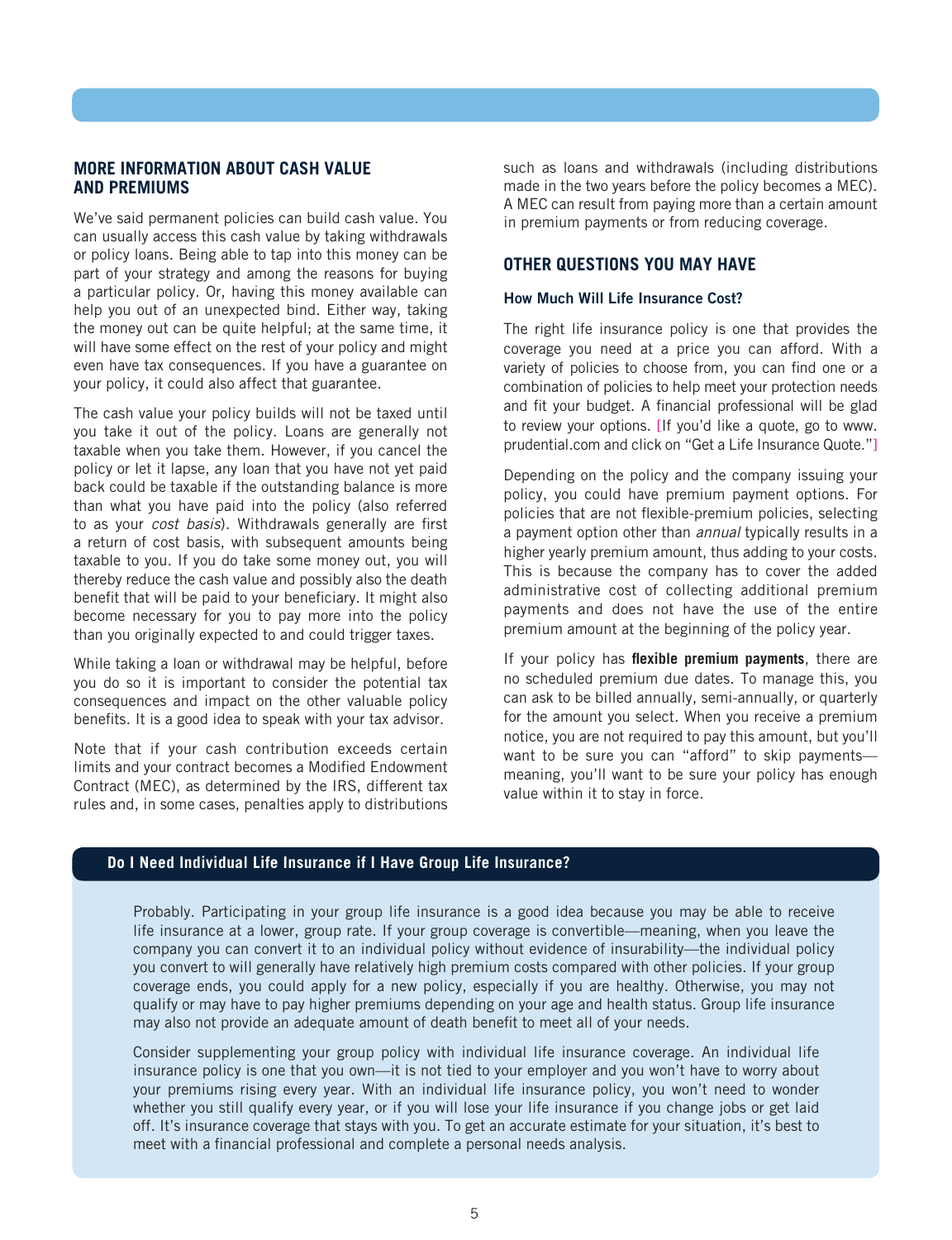#### <span id="page-7-0"></span>If I Already Own Life Insurance, Should I Purchase Life Insurance on My Spouse?

If your spouse contributes to the family's annual income, then he or she should have adequate life insurance protection to help replace his or her income in the event of his or her death. If your spouse does not earn an income, life insurance can still play an important role in helping to pay for valuable services he or she provides for example, providing child care, elder care, maintaining the home, and running the household. To find out more, meet with a financial professional, who can complete a personal needs analysis with you.

#### <span id="page-7-1"></span>Should I Purchase Life Insurance on My Child?

There are two reasons you may want to consider purchasing life insurance for your child:

- ▶ You can generally purchase life insurance at the lowest possible premium. If your child were to purchase the same amount of coverage when he or she becomes an adult, the annual cost would generally be much higher.
- You can help ensure that he or she has life insurance protection for life. If the child develops health problems as an adult, he or she could become uninsurable and may not be able to obtain life insurance coverage. In some families, a grandparent purchases a life insurance policy for the child. Note that some states limit the amount of life insurance that can be purchased on minors.

#### <span id="page-7-2"></span>What Do I Need to Know About Stranger-Owned Life Insurance (STOLI)?

People purchase life insurance to provide financial protection for loved ones and business associates. This is an example of "insurable interest" because the beneficiaries will experience some financial hardship when the insured person dies. Life insurance helps to ease that burden.

Most states prohibit a person from purchasing a life insurance policy when there is no "insurable interest" in the person insured by the policy. Such a purchase would be a wager, where one is betting on the early death of another to make a profit. This notion is contrary to American public policy in that one person should not benefit from the early death of another person.

STOLI is the purchase of a life insurance policy for the financial gain of a third-party investor who, at the time the policy originates, has no insurable interest in the person being insured.

In other words, a stranger would own an interest in the insured person's life. STOLI includes cases in which there is an agreement, verbal or written, to transfer the ownership of the policy and/or the policy benefits to a third party at some time in the future. Trusts created to give the appearance of insurable interest also violate the prohibition against wagering on life.

Prudential will not issue a policy if it determines that STOLI may be involved.

Entering into a STOLI arrangement could have the following impacts:

- The ability to purchase additional insurance on the insured's life could be limited because there is a limit to how much coverage insurance companies will issue on one person's life.
- If there is a need to obtain additional insurance coverage on the insured person, his or her higher issue age, a change in health status, or other factors may reduce the ability to get coverage and may result in significantly higher premiums.
- Because these situations may result in tax consequences to the policyowner, a professional tax advisor should be consulted.

#### <span id="page-7-3"></span>When Should I Review My Current Coverage?

Your situation now may be significantly different from what it was when you bought your life insurance policy. If something were to happen to you today, would your family have enough coverage? Generally, we recommend you meet with your financial professional once a year; however, you should review your coverage as soon as possible, if you have done any of the following since you bought your policy:

- $\blacktriangleright$  Purchased a home
- $\blacktriangleright$  Had a child
- Married, divorced, or become widowed
- ▶ Changed jobs
- Started your own business
- $\triangleright$  Began caring for an elderly relative
- ▶ Taken out a large loan
- Started a retirement or college fund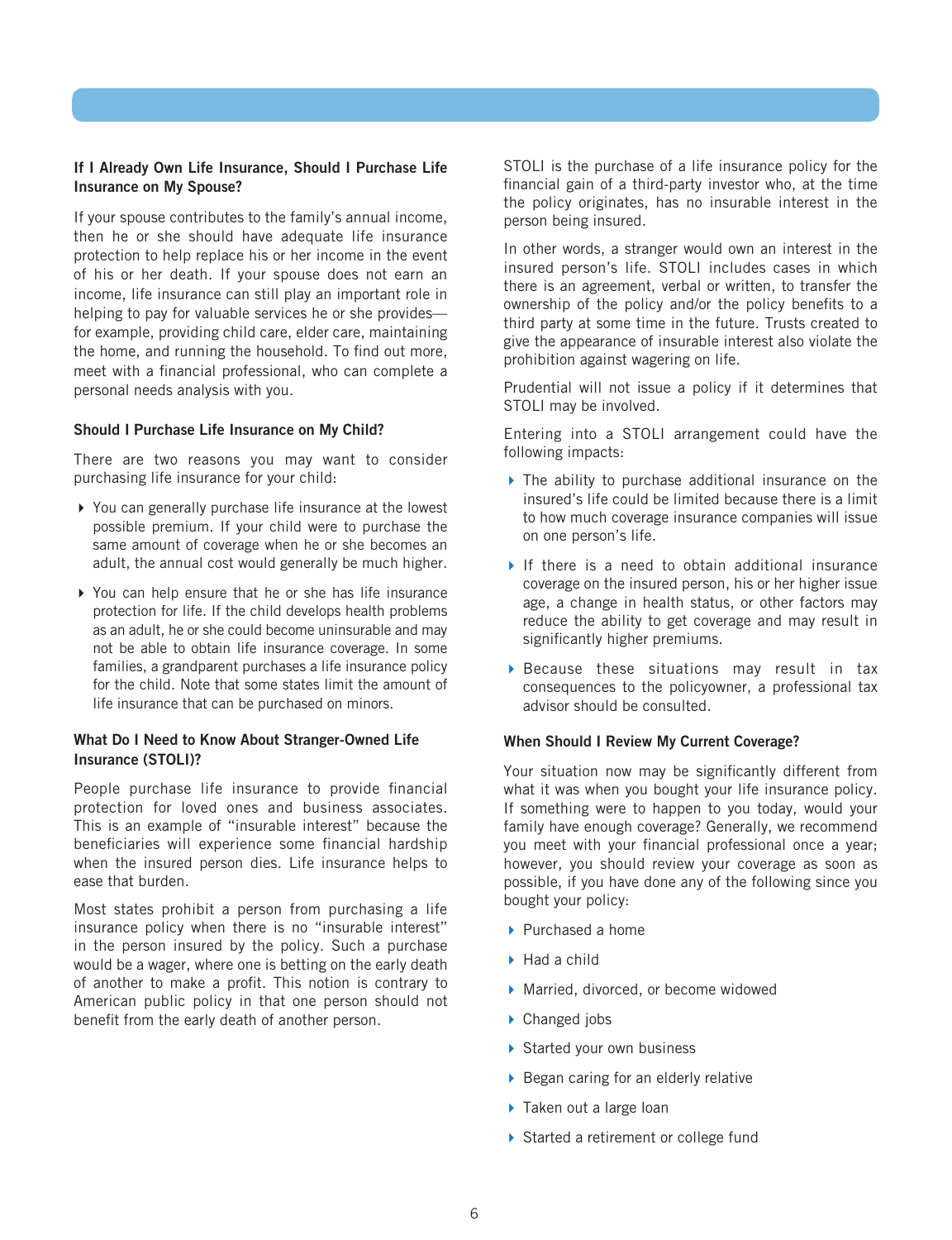#### <span id="page-8-0"></span>What Is Underwriting?

Underwriting, a term used frequently in the insurance industry, is an evaluation of your current health, medical history, family medical history, and lifestyle. To purchase life insurance, you may have to take a medical exam to assess your health.

Companies use underwriting to establish your eligibility for life insurance as well as make sure that you get the best possible premium price based on your health and lifestyle. All the information gathered during the application process is considered confidential and is shared only with those who need it to determine your eligibility for life insurance.

During underwriting, you'll be asked questions about such things as:

- $\triangleright$  your finances, including how you will pay for the policy and if you're replacing another policy.
- ▶ your driving record.
- $\blacktriangleright$  the hobbies or sports you engage in.
- ▶ your family's medical history.
- your medical history, including the names and contact information for doctors you have been to.

# <span id="page-8-1"></span>**WHAT SHOULD I KNOW BEFORE REPLACING ONE LIFE INSURANCE POLICY WITH ANOTHER?**

It is generally not in your best interest to replace a life insurance policy. Check with the agent or company that issued you the one you have now. When you bought your existing policy, you may have seen an illustration of the benefits of your policy. Before replacing your policy, ask your agent or the issuing company for an updated illustration. Check to see how the policy has performed and what you might expect in the future. Then, if you are still considering replacing an existing life insurance policy with a new one, it is important that you understand what you will gain and what you will lose by doing so. Price should not be the only factor in your decision. You should understand that:

- It may be costly to replace a policy. Much of what you paid in the early years of the policy was used to cover the company's cost of selling and issuing the policy. If you buy a new policy, you will pay this type of cost again.
- Dropping your policy could have tax consequences. Ask your tax advisor if this is true of your situation.
- ▶ You might lose policy benefits. You may have valuable rights and benefits in the policy you now have that are not in the new one. If the policy you have now no longer meets your needs, you may not have to replace it; instead, you might be able to change your policy or add to it to get the coverage or benefits you now want.
- ▶ You might create a coverage gap. At least in the beginning, a policy may pay no benefits for some causes of death covered in the policy you have now.

Points to compare. If you'd still like to pursue replacing a policy, then you'll need to compare your existing policy with the proposed new one. Before replacing any policy, be sure to compare these points:

- ▶ Your insurability. It's possible that you have had a change in health since the purchase of your current policy. This can change the underwriting category you fit into or even make you ineligible for coverage. *You should not cancel your existing policy until the new policy has been issued and is considered "in force."*
- ▶ Face amounts. If the new policy's death benefit will be lower, you should carefully consider whether it is adequate to meet your life insurance needs. It may be cheaper to reduce the face amount on your current policy if you need less coverage.
- **Premiums.** Carefully consider the many aspects of premium payments, including amount, frequency, duration, and guarantees, and note how they differ between policies:
	- **Amounts.** Since you are older than you were when you applied for your existing policy, and it's possible that your health has changed, the premiums will likely be higher. Know what your new premium payments will be and whether you can afford any increase. If the premiums for your existing policy are being paid for under a waiver of premium benefit provision, it is probably to your advantage to keep your existing policy.
	- Frequency and duration. How often and for how long will you have to pay premiums? Carefully compare the premiums you pay under your existing policy and what is permitted under the new policy, and consider whether you will have the flexibility you need to maintain appropriate premium payments.
	- **Guarantees.** Some premiums are guaranteed for the life of the policy; some are guaranteed for only a limited period of time and, once the guarantee ends, the premiums may increase.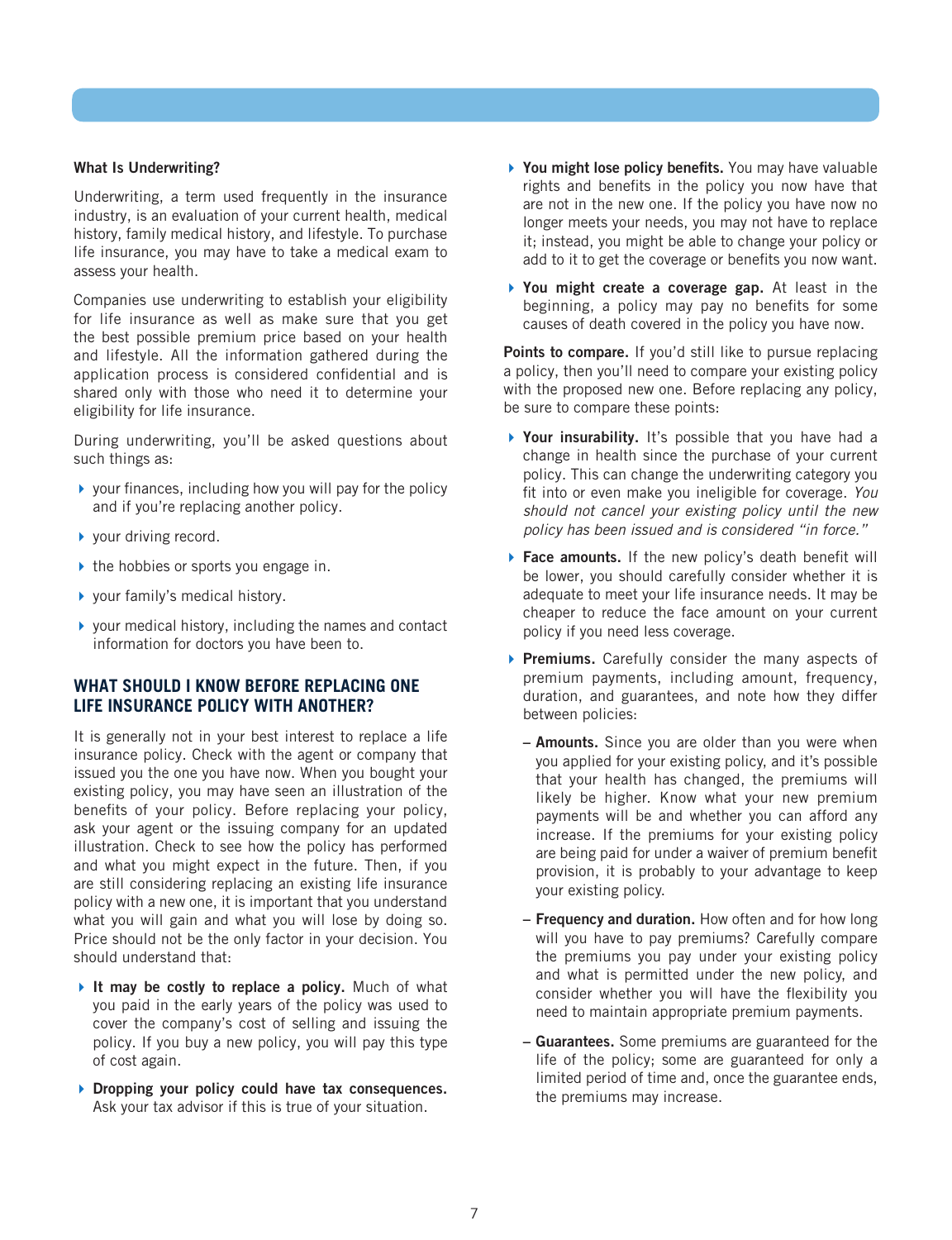- **Protection guarantees.** Does your existing policy guarantee the length of time the policy will remain in force even if investment options or other influencing factors do not perform as anticipated? Does the proposed policy offer this same type of guarantee? If so, find out whether it applies for the same length of time as that on your existing policy and how much the premium is for this guarantee. Confirm that the premium you're quoted includes the guarantee you want, if you want one.
- Supplemental benefits and other features. Do the policies allow for the addition of supplemental benefits (such as a living benefit or waiver of premium)? These benefits may not be available on the new policy, and this valuable coverage may be lost if you replace your policy. You should carefully consider the availability and cost of these benefits on the new policy. You should also determine if there are any other features of your existing policy that are not available in the proposed new policy.
- ▶ Charges. What new or additional costs will you incur, and how do the contract charges and other policy expenses compare? Be sure you know how such charges will be paid on the new policy—for example, whether they will be taken out of your premium payments or deducted from your policy values—and how this compares with your existing policy.
- Exclusion periods. A new policy will be subject to a new two-year contestability period and suicide clause. This means the company could challenge a death claim within two years of a new life insurance policy being issued.
- The company and representative. Before making your decision, consider the company and the representative who will be providing service. What is the company's reputation? Make sure you're comfortable with how the representative answers your questions and responds to your concerns.
- ▶ Other points. You should consult with your tax and legal advisors to understand what, if any, consequences there may be now or in the future for replacing your existing policy and purchasing the proposed new one.

Additional considerations. Based on the specific type of policy you have and the policy you are considering, there are additional points to consider. Used in conjunction with the list above, these additional considerations can help you to more fully explore what is best for your situation.

*If you're converting a term policy to a permanent one.*  Because term and permanent policies are so different, it is important that you carefully consider whether you understand the permanent policy and how it works—how it builds cash value, what the premium payments will be, and how closely you need to monitor it, for example. Also consider:

- ▶ Conversion options and credits. If you have a term policy, does it allow for converting it to a permanent life insurance policy without a medical exam? Some policies offer a conversion premium credit if you exercise the option to convert. It reduces your first year's premium on the permanent policy, thereby helping you to make the transition from term to permanent insurance. The conversion privilege is often limited to a period of time that is shorter than the term of the policy and may limit the amount of coverage that can be converted. If you are eligible for a conversion credit, be sure to ask what the premium for the new policy will be in the second policy year and beyond.
- **Exclusion periods.** The two-year contestability and suicide periods generally begin anew when a new life insurance policy is purchased. However, when you convert a term policy to a permanent policy, the guaranteed amount of coverage that is converted will not be contestable to any greater extent than it would have been contestable had the conversion not taken place. Any excess amount of coverage provided in the new policy, beyond the guaranteed amount converted, will be subject to a new two-year contestability and suicide period.

<span id="page-9-0"></span>*If you're considering using the values of one policy to purchase another*. "Financing" is the name for the transaction of obtaining funds from an existing policy through a withdrawal, partial surrender, or loan and using them to purchase a new policy. Know that taking a loan or withdrawal may reduce the death benefit on your existing policy and may have tax consequences, and that loans should be repaid. Using existing policy values to pay premiums over the long term is often dependent on factors that you should not rely on: non-guaranteed investment returns (variable life); interest-crediting rates (universal life); or non-guaranteed dividends (traditional whole life). You may have to make additional out-ofpocket payments.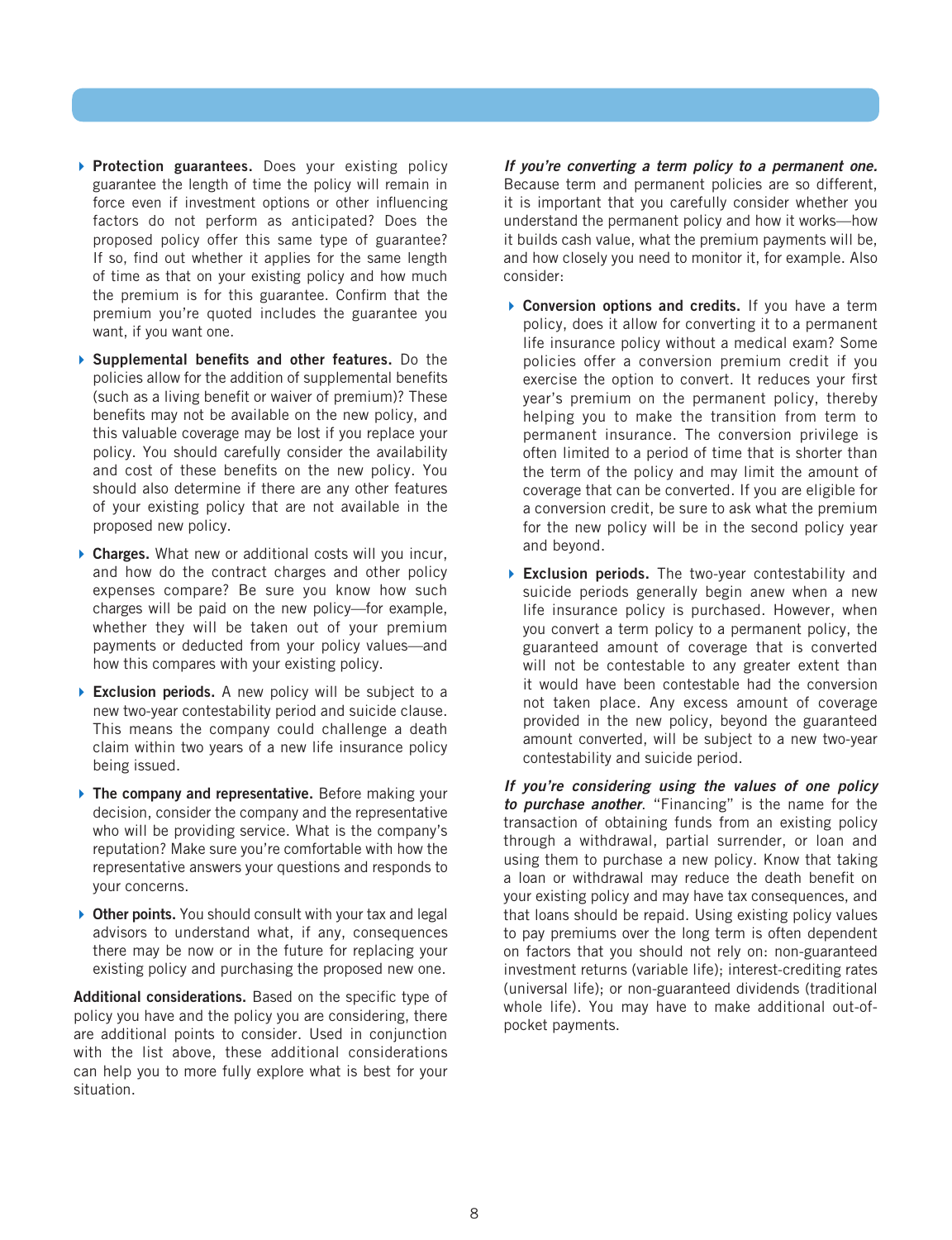### **WHO CAN SELL YOUR LIFE INSURANCE POLICIES?**

The financial professionals who sell our life insurance products are either Prudential employees or independent contractors or associated with unaffiliated firms with whom Prudential has a selling relationship.

#### <span id="page-10-0"></span>How Do They Get Paid if I Buy a Policy?

If you purchase a life insurance policy, the financial professional and/or firm will be compensated by Prudential. This compensation will include commissions and, to the extent permitted by law, regulations, Financial Industry Regulatory Authority (FINRA) rules, and, as applicable, the financial professional's firm; it may also include expense reimbursement allowance, bonuses, marketing support payments, employee benefits, participation in Prudential-sponsored conferences and awards, training programs, and marketing opportunities or incentives. These arrangements may not be offered to all firms and the terms of the arrangements may differ. Firms and agents may receive greater compensation for selling a policy that is eligible for these compensation arrangements than for selling a different policy that is not. The amount of commission is based on premiums, and other types of compensation may also be based on the sales volume of the financial professional or the firm.

#### <span id="page-10-1"></span>If I Purchase a Variable Life Insurance Policy, How Can I Research the Financial Professional?

If the financial professional is a Prudential employee, he or she is a registered representative of Pruco Securities, LLC, which is a broker-dealer and a member of FINRA. If the financial professional is an independent contractor not employed with Prudential, he or she may be a registered representative of another broker-dealer not affiliated with Prudential or Pruco that is also a FINRA member. You may obtain information about the professional background of FINRA members and their representatives by calling the FINRA BrokerCheck Hotline number, (800) 289-9999, or by visiting the FINRA website at www. finra.org. An investor brochure that contains information describing the FINRA BrokerCheck is also available to you by calling FINRA's hotline or visiting its website.

# **FINDING WHAT'S RIGHT FOR YOU**

Everyone has his or her own goals for personal financial security. You can personalize your policy to meet your needs by adding riders that provide you with additional insurance coverage. You may choose to help meet your goals by purchasing a permanent life insurance policy and supplementing it with term insurance for additional coverage during a particular period of time.

A financial professional can work with you to help you decide which of our products best meets your needs.

#### **ABOUT PRUDENTIAL FINANCIAL**

Since 1875, Prudential Financial has been helping people of all ages realize their goals for financial security. Prudential Financial serves millions of individual and institutional customers worldwide, offering them life insurance and other financial products and services for a variety of needs. Our financial professionals are interested in you and your needs. They want to assist you in developing strategies that effectively address your financial security concerns.